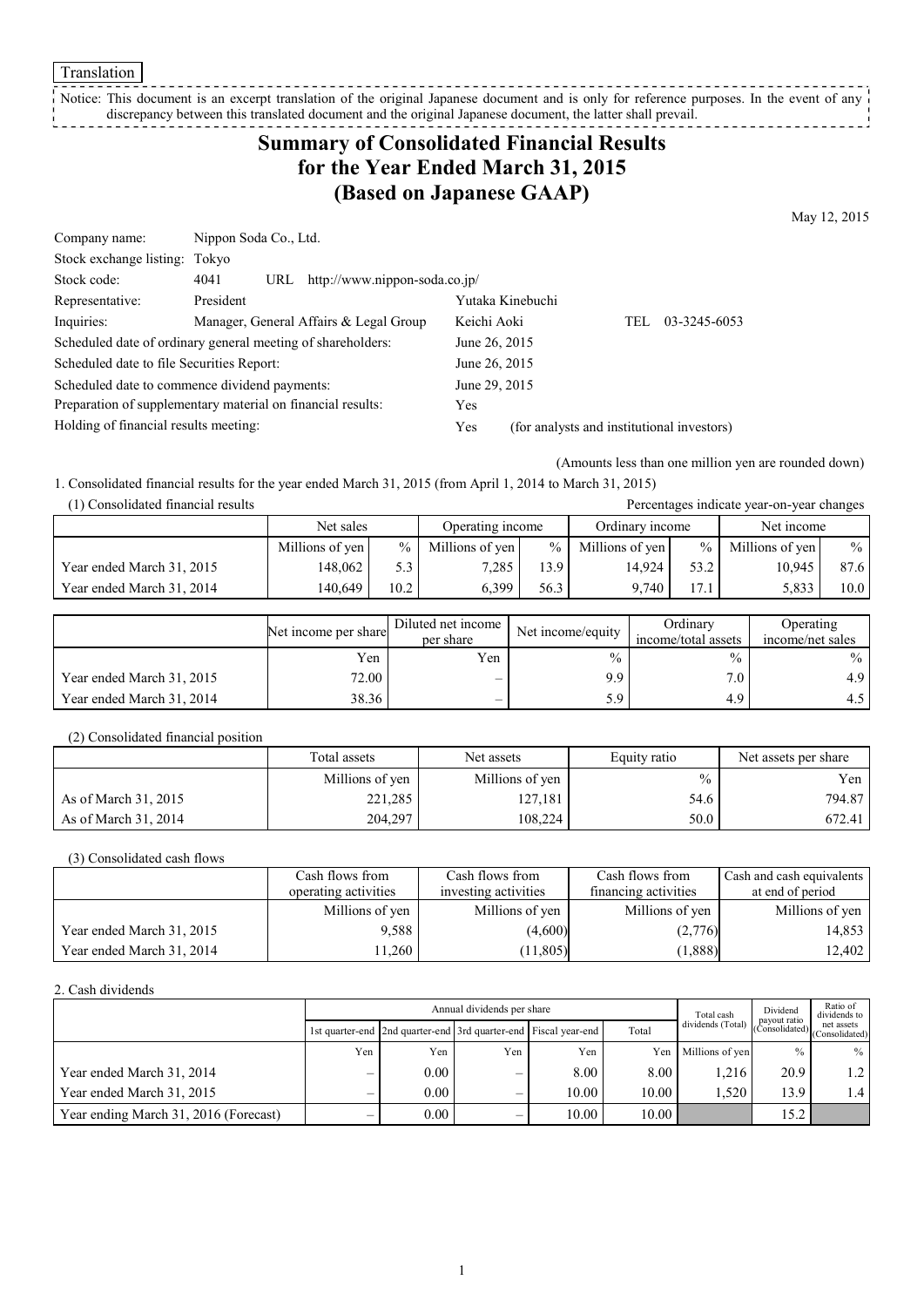3. Forecast of consolidated financial results for the year ending March 31, 2016 (from April 1, 2015 to March 31, 2016)

|                                         |                 |     |                     |       |                     |        |                                            |               | Percentages indicate year-on-year changes |
|-----------------------------------------|-----------------|-----|---------------------|-------|---------------------|--------|--------------------------------------------|---------------|-------------------------------------------|
|                                         | Net sales       |     | Operating income    |       | Ordinary income     |        | Profit attributable to<br>owners of parent |               | Net income<br>per share                   |
|                                         | Millions of yen |     | $%$ Millions of yen |       | $%$ Millions of yen |        | $%$ Millions of yen                        | $\frac{0}{0}$ | Yen                                       |
| Six months ending<br>September 30, 2015 | 70,000          | 4.4 | 2.600               | 2.0   | 6.500               | 28.6   | 5.400                                      | 43.1          | 35.53                                     |
| Full year                               | 150,000         | 1.3 | 6.700               | (8.0) | 12,700              | (14.9) | 10,000                                     | (8.6)         | 65.79                                     |

No

4. Notes

(1) Changes in significant subsidiaries during the year ended March 31, 2015

(changes in specified subsidiaries resulting in the change in scope of consolidation):

| (2) Changes in accounting policies, changes in accounting estimates, and restatement of prior period financial statements |                |
|---------------------------------------------------------------------------------------------------------------------------|----------------|
| Changes in accounting policies due to revisions to accounting standards and other regulations:                            | Yes            |
| Changes in accounting policies due to other reasons:                                                                      | N <sub>0</sub> |
| Changes in accounting estimates:                                                                                          | N <sub>0</sub> |
| Restatement of prior period financial statements after error corrections:                                                 | No             |

(3) Number of issued shares (common shares)

Total number of issued shares at the end of the period (including treasury shares)

| As of March 31, 2015                               |  | 154,317,630 shares   As of March 31, 2014      | 154,317,630 shares |
|----------------------------------------------------|--|------------------------------------------------|--------------------|
| Number of treasury shares at the end of the period |  |                                                |                    |
| As of March 31, 2015                               |  | 2,312,454 shares   As of March 31, 2014        | 2,289,384 shares   |
| Average number of shares during the period         |  |                                                |                    |
| Year ended March 31, 2015                          |  | 152,019,422 shares   Year ended March 31, 2014 | 152,081,314 shares |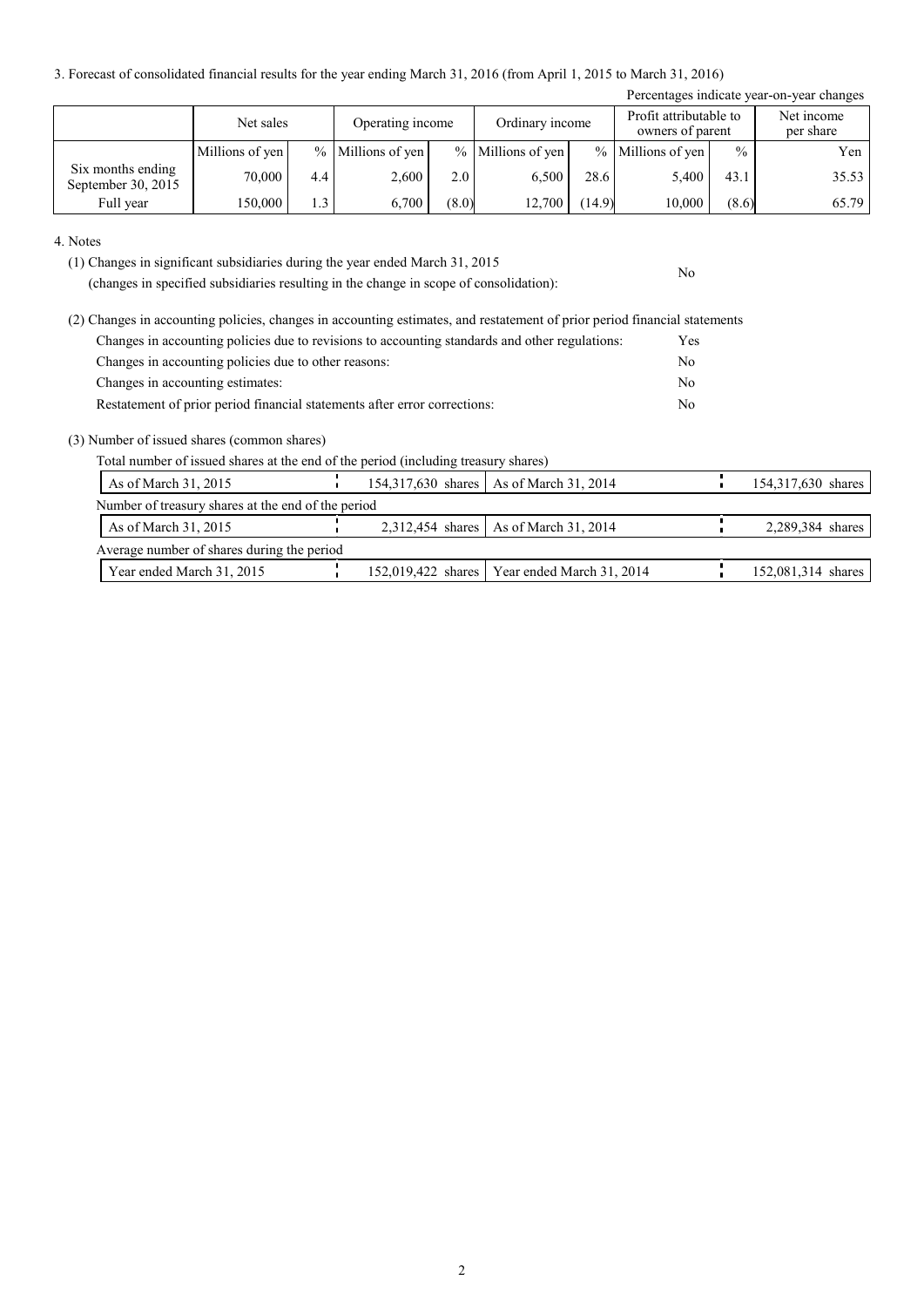# **Consolidated financial statements**

**Consolidated balance sheets**

|                                        |                      | (Millions of yen)    |
|----------------------------------------|----------------------|----------------------|
|                                        | As of March 31, 2014 | As of March 31, 2015 |
| Assets                                 |                      |                      |
| Current assets                         |                      |                      |
| Cash and deposits                      | 12,424               | 14,875               |
| Notes and accounts receivable - trade  | 43,886               | 44,049               |
| Inventories                            | 27,464               | 28,400               |
| Deferred tax assets                    | 1,995                | 1,834                |
| Other                                  | 3,119                | 3,105                |
| Allowance for doubtful accounts        | (30)                 | (36)                 |
| Total current assets                   | 88,859               | 92,229               |
| Non-current assets                     |                      |                      |
| Property, plant and equipment          |                      |                      |
| Buildings and structures               | 55,387               | 56,714               |
| Accumulated depreciation               | (38, 402)            | (39, 537)            |
| Buildings and structures, net          | 16,985               | 17,177               |
| Machinery, equipment and vehicles      | 101,346              | 103,923              |
| Accumulated depreciation               | (84,170)             | (85,976)             |
| Machinery, equipment and vehicles, net | 17,175               | 17,946               |
| Tools, furniture and fixtures          | 10,269               | 10,460               |
| Accumulated depreciation               | (8,625)              | (8, 870)             |
| Tools, furniture and fixtures, net     | 1,644                | 1,590                |
| Land                                   | 15,413               | 15,370               |
| Leased assets                          | 986                  | 678                  |
| Accumulated depreciation               | (581)                | (324)                |
| Leased assets, net                     | 405                  | 353                  |
| Construction in progress               | 3,008                | 1,143                |
| Total property, plant and equipment    | 54,631               | 53,581               |
| Intangible assets                      |                      |                      |
| Goodwill                               | 1,407                | 1,173                |
| Other                                  | 1,421                | 1,322                |
| Total intangible assets                | 2,828                | 2,496                |
| Investments and other assets           |                      |                      |
| Investment securities                  | 47,050               | 59,556               |
| Net defined benefit asset              | 5,304                | 7,486                |
| Deferred tax assets                    | 3,163                | 3,065                |
| Other                                  | 2,514                | 2,936                |
| Allowance for doubtful accounts        | (56)                 | (66)                 |
| Total investments and other assets     | 57,976               | 72,977               |
| Total non-current assets               | 115,437              | 129,055              |
| Total assets                           | 204,297              | 221,285              |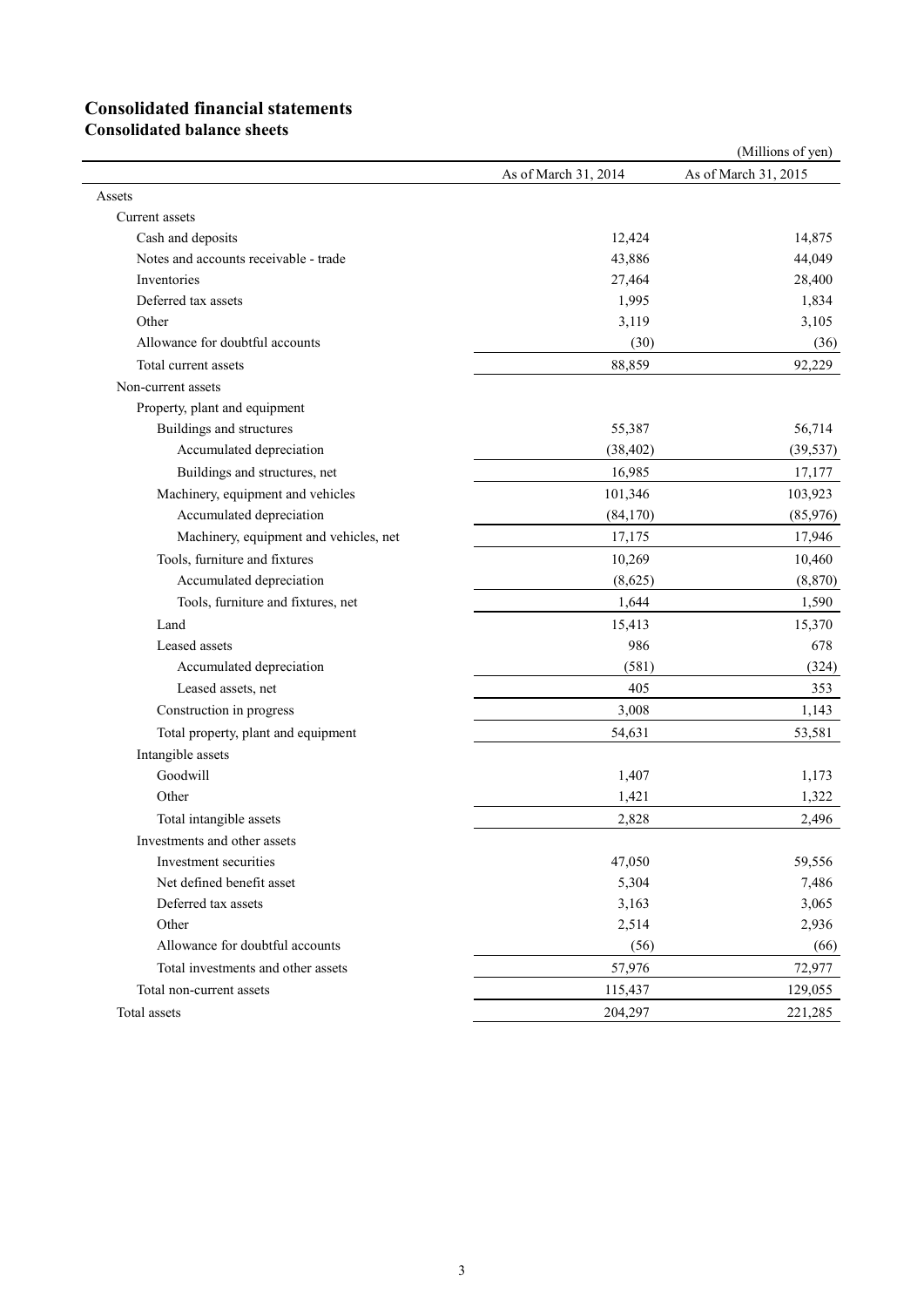|                                                       |                      | (Millions of yen)    |
|-------------------------------------------------------|----------------------|----------------------|
|                                                       | As of March 31, 2014 | As of March 31, 2015 |
| Liabilities                                           |                      |                      |
| Current liabilities                                   |                      |                      |
| Notes and accounts payable - trade                    | 22,757               | 21,355               |
| Short-term loans payable                              | 32,259               | 31,706               |
| Lease obligations                                     | 408                  | 231                  |
| Income taxes payable                                  | 1,914                | 1,433                |
| Provision for bonuses                                 | 3,728                | 3,350                |
| Other                                                 | 7,650                | 7,765                |
| Total current liabilities                             | 68,718               | 65,842               |
| Non-current liabilities                               |                      |                      |
| Long-term loans payable                               | 17,701               | 17,292               |
| Lease obligations                                     | 326                  | 113                  |
| Deferred tax liabilities                              | 3,023                | 4,835                |
| Net defined benefit liability                         | 2,883                | 2,837                |
| Other                                                 | 3,419                | 3,182                |
| Total non-current liabilities                         | 27,353               | 28,261               |
| <b>Total liabilities</b>                              | 96,072               | 94,104               |
| Net assets                                            |                      |                      |
| Shareholders' equity                                  |                      |                      |
| Capital stock                                         | 29,166               | 29,166               |
| Capital surplus                                       | 26,095               | 26,095               |
| Retained earnings                                     | 44,174               | 52,790               |
| Treasury shares                                       | (644)                | (659)                |
| Total shareholders' equity                            | 98,792               | 107,393              |
| Accumulated other comprehensive income                |                      |                      |
| Valuation difference on available-for-sale securities | 2,919                | 7,043                |
| Deferred gains or losses on hedges                    | (112)                | 34                   |
| Foreign currency translation adjustment               | 2,067                | 5,663                |
| Remeasurements of defined benefit plans               | (1, 441)             | 689                  |
| Total accumulated other comprehensive income          | 3,433                | 13,430               |
| Minority interests                                    | 5,999                | 6,356                |
| Total net assets                                      | 108,224              | 127,181              |
| Total liabilities and net assets                      | 204,297              | 221,285              |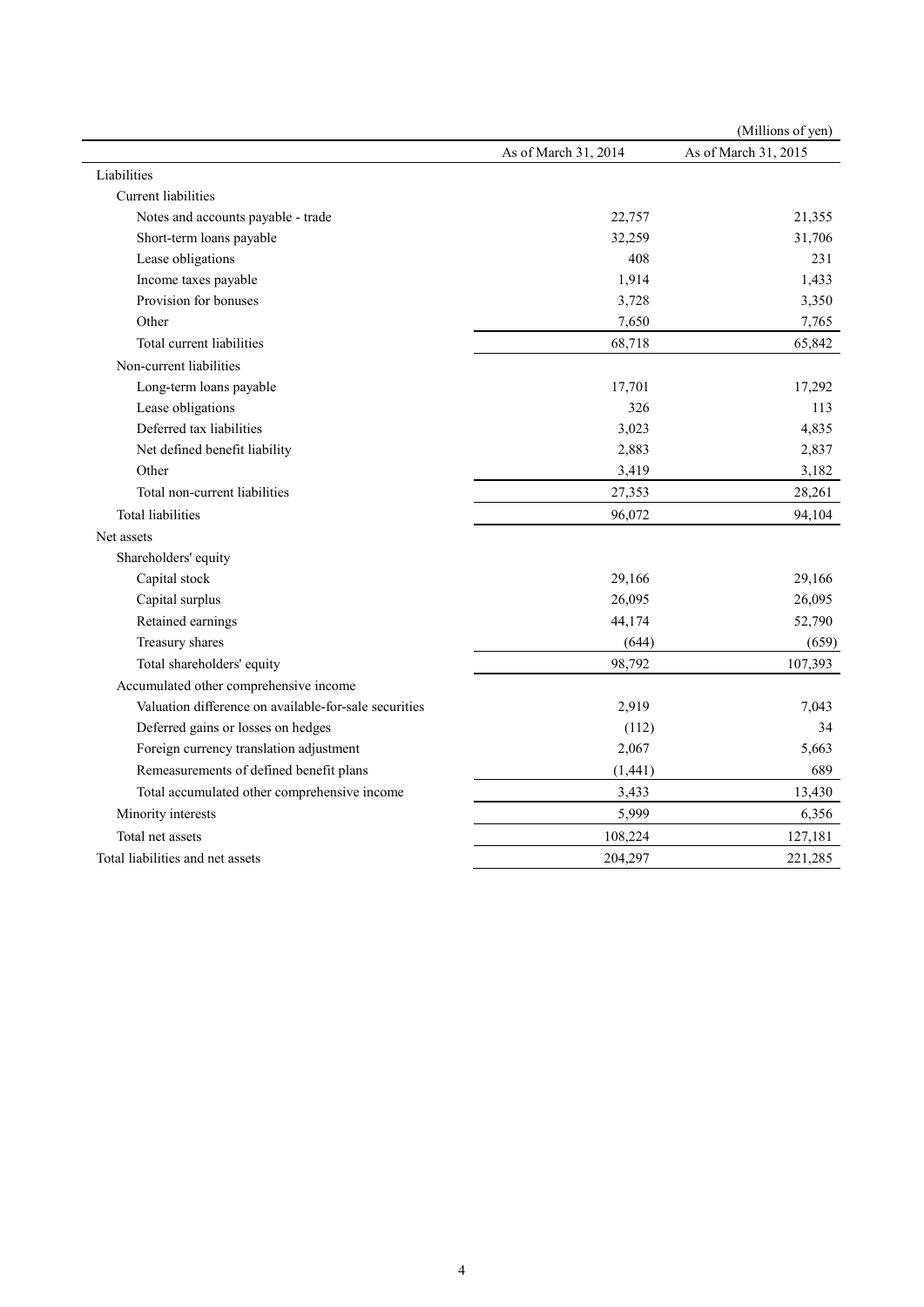#### **Consolidated statements of income and consolidated statements of comprehensive income Consolidated statements of income**

|                                                               |                   | (Millions of yen) |
|---------------------------------------------------------------|-------------------|-------------------|
|                                                               | Fiscal year ended | Fiscal year ended |
|                                                               | March 31, 2014    | March 31, 2015    |
| Net sales                                                     | 140,649           | 148,062           |
| Cost of sales                                                 | 105,323           | 111,776           |
| Gross profit                                                  | 35,325            | 36,285            |
| Selling, general and administrative expenses                  | 28,926            | 29,000            |
| Operating income                                              | 6,399             | 7,285             |
| Non-operating income                                          |                   |                   |
| Interest income                                               | 11                | 7                 |
| Dividend income                                               | 380               | 536               |
| Share of profit of entities accounted for using equity method | 2,705             | 6,338             |
| Other                                                         | 1,602             | 2,184             |
| Total non-operating income                                    | 4,699             | 9,067             |
| Non-operating expenses                                        |                   |                   |
| Interest expenses                                             | 595               | 564               |
| Transfer salary                                               | 218               | 167               |
| Other                                                         | 544               | 696               |
| Total non-operating expenses                                  | 1,358             | 1,428             |
| Ordinary income                                               | 9,740             | 14,924            |
| Extraordinary income                                          |                   |                   |
| Gain on sales of non-current assets                           |                   | 47                |
| Other                                                         |                   | $\overline{4}$    |
| Total extraordinary income                                    |                   | 51                |
| <b>Extraordinary</b> losses                                   |                   |                   |
| Impairment loss                                               | 1,318             | 1,520             |
| Loss on abandonment of non-current assets                     | 206               | 345               |
| Other                                                         | 18                | 39                |
| Total extraordinary losses                                    | 1,543             | 1,905             |
| Income before income taxes and minority interests             | 8,196             | 13,070            |
| Income taxes - current                                        | 2,527             | 2,088             |
| Income taxes - deferred                                       | (385)             | (206)             |
| Total income taxes                                            | 2,141             | 1,881             |
| Income before minority interests                              | 6,054             | 11,188            |
| Minority interests in income                                  | 221               | 243               |
| Net income                                                    | 5,833             | 10,945            |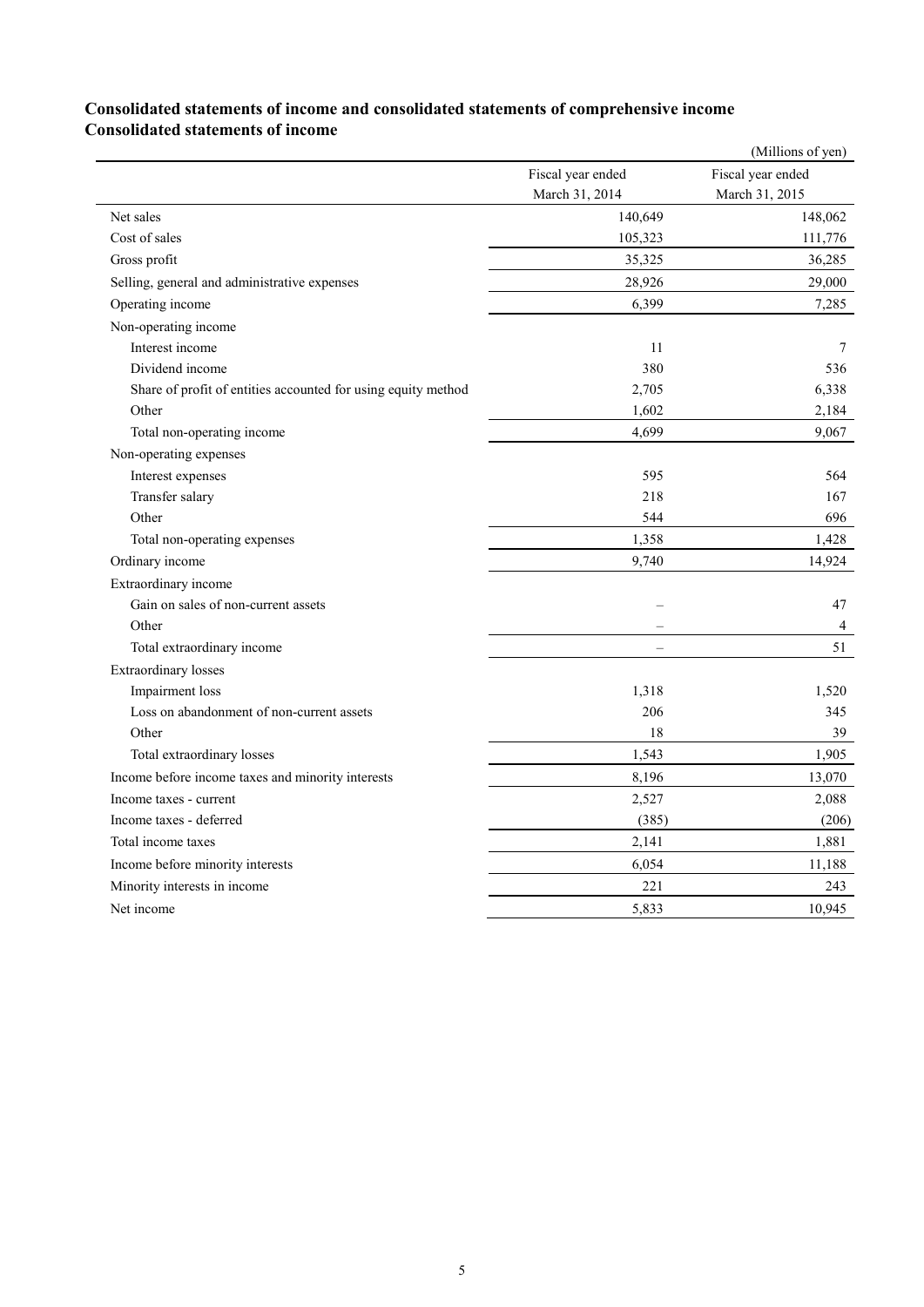### **Consolidated statements of comprehensive income**

|                                                                                      |                   | (Millions of yen) |
|--------------------------------------------------------------------------------------|-------------------|-------------------|
|                                                                                      | Fiscal year ended | Fiscal year ended |
|                                                                                      | March 31, 2014    | March 31, 2015    |
| Income before minority interests                                                     | 6,054             | 11,188            |
| Other comprehensive income                                                           |                   |                   |
| Valuation difference on available-for-sale securities                                | 1,237             | 4,230             |
| Deferred gains or losses on hedges                                                   | (25)              | (98)              |
| Foreign currency translation adjustment                                              | 903               | 461               |
| Remeasurements of defined benefit plans, net of tax                                  |                   | 2,256             |
| Share of other comprehensive income of entities accounted<br>for using equity method | 2,262             | 3,434             |
| Total other comprehensive income                                                     | 4,378             | 10,284            |
| Comprehensive income                                                                 | 10,432            | 21,472            |
| Comprehensive income attributable to                                                 |                   |                   |
| Comprehensive income attributable to owners of parent                                | 10,018            | 20,943            |
| Comprehensive income attributable to minority interests                              | 414               | 529               |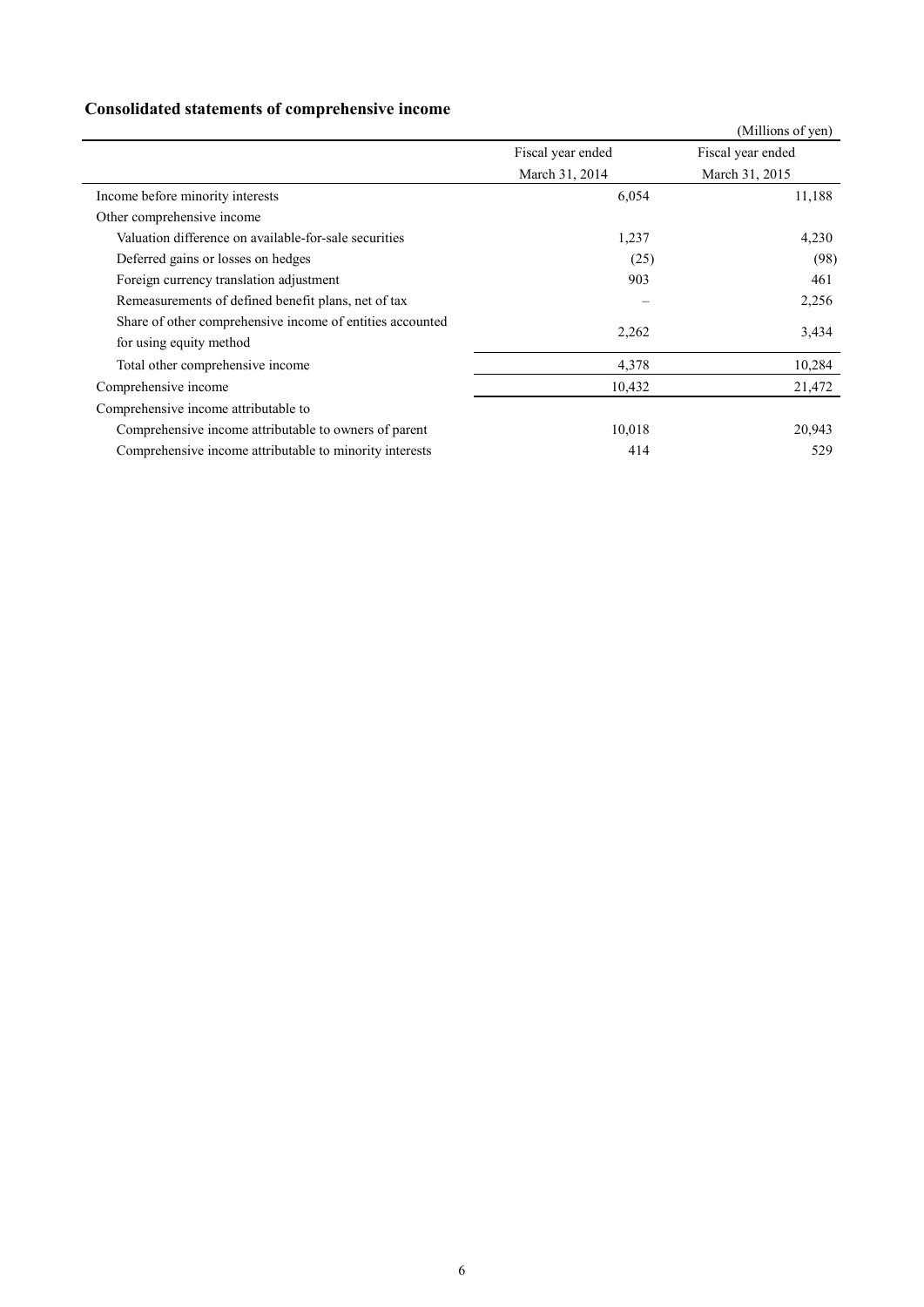### **Consolidated statements of changes in net assets**

Fiscal year ended March 31, 2014

|                                                         |                          |                 |                   |                 | (Millions of yen)             |  |  |
|---------------------------------------------------------|--------------------------|-----------------|-------------------|-----------------|-------------------------------|--|--|
|                                                         | Shareholders' equity     |                 |                   |                 |                               |  |  |
|                                                         | Capital stock            | Capital surplus | Retained earnings | Treasury shares | Total shareholders'<br>equity |  |  |
| Balance at beginning of current<br>period               | 29,166                   | 26,094          | 39,253            | (595)           | 93,919                        |  |  |
| Changes of items during period                          |                          |                 |                   |                 |                               |  |  |
| Dividends of surplus                                    |                          |                 | (912)             |                 | (912)                         |  |  |
| Net income                                              |                          |                 | 5,833             |                 | 5,833                         |  |  |
| Purchase of treasury shares                             |                          |                 |                   | (49)            | (49)                          |  |  |
| Disposal of treasury shares                             |                          | $\theta$        |                   | $\theta$        | $\mathbf{0}$                  |  |  |
| Net changes of items other<br>than shareholders' equity |                          |                 |                   |                 |                               |  |  |
| Total changes of items during<br>period                 | $\overline{\phantom{a}}$ | $\mathbf{0}$    | 4,920             | (49)            | 4,872                         |  |  |
| Balance at end of current period                        | 29,166                   | 26,095          | 44,174            | (644)           | 98,792                        |  |  |

|                                                         | Accumulated other comprehensive income                          |                                          |                                                  |                                               |                                                          |                       |                  |
|---------------------------------------------------------|-----------------------------------------------------------------|------------------------------------------|--------------------------------------------------|-----------------------------------------------|----------------------------------------------------------|-----------------------|------------------|
|                                                         | Valuation<br>difference on<br>available-for-<br>sale securities | Deferred gains<br>or losses on<br>hedges | Foreign<br>currency<br>translation<br>adjustment | Remeasurements<br>of defined<br>benefit plans | Total<br>accumulated<br>other<br>comprehensive<br>income | Minority<br>interests | Total net assets |
| Balance at beginning of current<br>period               | 1,737                                                           | (32)                                     | (926)                                            | (216)                                         | 562                                                      | 5,763                 | 100,246          |
| Changes of items during period                          |                                                                 |                                          |                                                  |                                               |                                                          |                       |                  |
| Dividends of surplus                                    |                                                                 |                                          |                                                  |                                               |                                                          |                       | (912)            |
| Net income                                              |                                                                 |                                          |                                                  |                                               |                                                          |                       | 5,833            |
| Purchase of treasury shares                             |                                                                 |                                          |                                                  |                                               |                                                          |                       | (49)             |
| Disposal of treasury shares                             |                                                                 |                                          |                                                  |                                               |                                                          |                       | $\mathbf{0}$     |
| Net changes of items other<br>than shareholders' equity | 1,181                                                           | (80)                                     | 2,993                                            | (1,224)                                       | 2,870                                                    | 235                   | 3,106            |
| Total changes of items during<br>period                 | 1,181                                                           | (80)                                     | 2,993                                            | (1,224)                                       | 2,870                                                    | 235                   | 7,978            |
| Balance at end of current period                        | 2,919                                                           | (112)                                    | 2,067                                            | (1,441)                                       | 3,433                                                    | 5,999                 | 108,224          |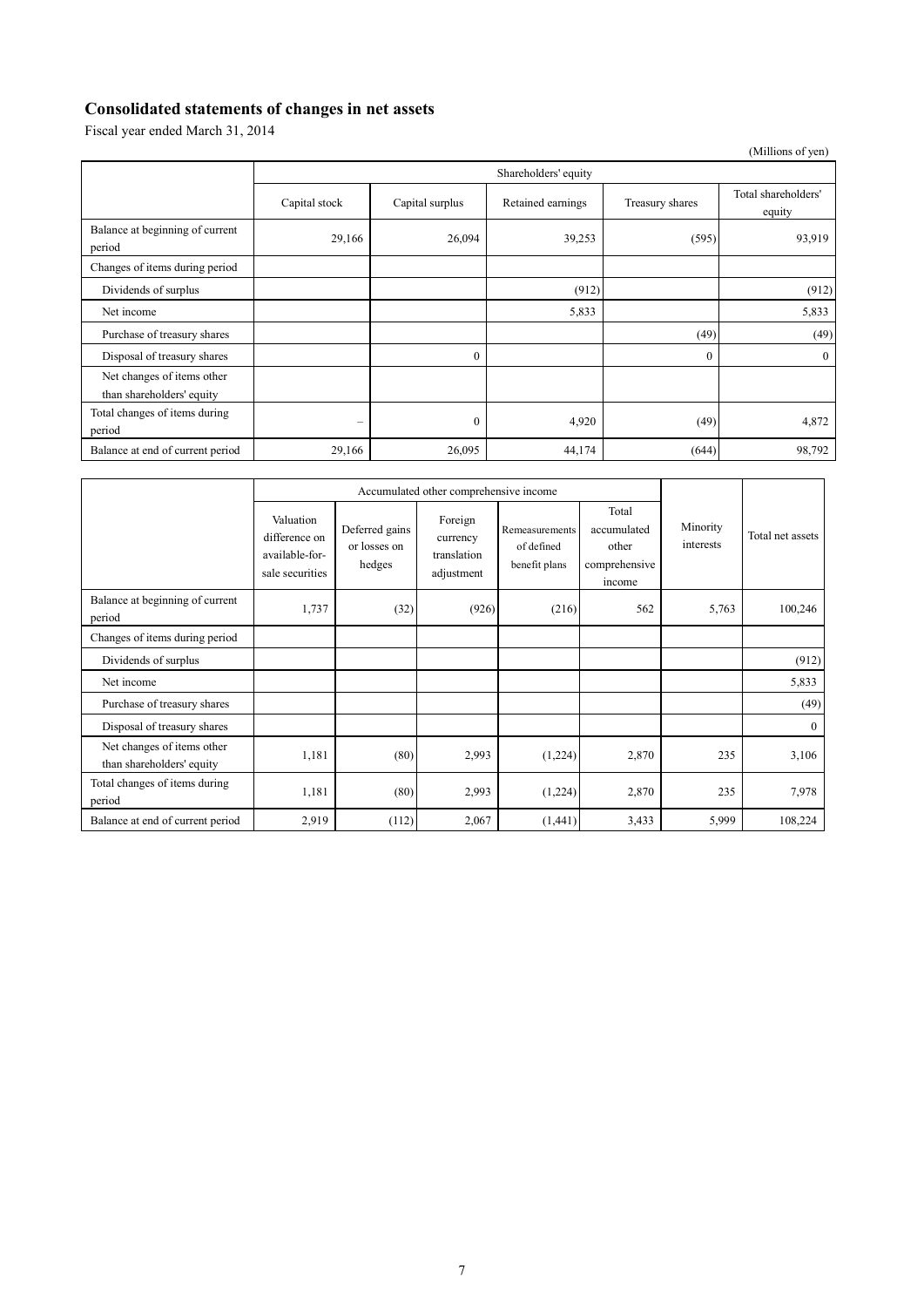#### Fiscal year ended March 31, 2015

(Millions of yen)

|                                                         | Shareholders' equity |                 |                   |                 |                               |  |
|---------------------------------------------------------|----------------------|-----------------|-------------------|-----------------|-------------------------------|--|
|                                                         | Capital stock        | Capital surplus | Retained earnings | Treasury shares | Total shareholders'<br>equity |  |
| Balance at beginning of current<br>period               | 29,166               | 26,095          | 44,174            | (644)           | 98,792                        |  |
| Cumulative effects of changes<br>in accounting policies |                      |                 | (1,112)           |                 | (1,112)                       |  |
| Restated balance                                        | 29,166               | 26,095          | 43,061            | (644)           | 97,679                        |  |
| Changes of items during period                          |                      |                 |                   |                 |                               |  |
| Dividends of surplus                                    |                      |                 | (1,216)           |                 | (1,216)                       |  |
| Net income                                              |                      |                 | 10,945            |                 | 10,945                        |  |
| Purchase of treasury shares                             |                      |                 |                   | (14)            | (14)                          |  |
| Net changes of items other<br>than shareholders' equity |                      |                 |                   |                 |                               |  |
| Total changes of items during<br>period                 | -                    | -               | 9,729             | (14)            | 9,714                         |  |
| Balance at end of current period                        | 29,166               | 26,095          | 52,790            | (659)           | 107,393                       |  |

|                                                         | Accumulated other comprehensive income                          |                                          |                                                  |                                               |                                                          |                       |                  |
|---------------------------------------------------------|-----------------------------------------------------------------|------------------------------------------|--------------------------------------------------|-----------------------------------------------|----------------------------------------------------------|-----------------------|------------------|
|                                                         | Valuation<br>difference on<br>available-for-<br>sale securities | Deferred gains<br>or losses on<br>hedges | Foreign<br>currency<br>translation<br>adjustment | Remeasurements<br>of defined<br>benefit plans | Total<br>accumulated<br>other<br>comprehensive<br>income | Minority<br>interests | Total net assets |
| Balance at beginning of current<br>period               | 2,919                                                           | (112)                                    | 2,067                                            | (1,441)                                       | 3,433                                                    | 5,999                 | 108,224          |
| Cumulative effects of changes<br>in accounting policies |                                                                 |                                          |                                                  |                                               |                                                          | (43)                  | (1, 156)         |
| <b>Restated balance</b>                                 | 2,919                                                           | (112)                                    | 2,067                                            | (1,441)                                       | 3,433                                                    | 5,955                 | 107,068          |
| Changes of items during period                          |                                                                 |                                          |                                                  |                                               |                                                          |                       |                  |
| Dividends of surplus                                    |                                                                 |                                          |                                                  |                                               |                                                          |                       | (1,216)          |
| Net income                                              |                                                                 |                                          |                                                  |                                               |                                                          |                       | 10,945           |
| Purchase of treasury shares                             |                                                                 |                                          |                                                  |                                               |                                                          |                       | (14)             |
| Net changes of items other<br>than shareholders' equity | 4,124                                                           | 146                                      | 3,596                                            | 2,130                                         | 9,997                                                    | 400                   | 10,398           |
| Total changes of items during<br>period                 | 4,124                                                           | 146                                      | 3,596                                            | 2,130                                         | 9,997                                                    | 400                   | 20,113           |
| Balance at end of current period                        | 7,043                                                           | 34                                       | 5,663                                            | 689                                           | 13,430                                                   | 6,356                 | 127,181          |